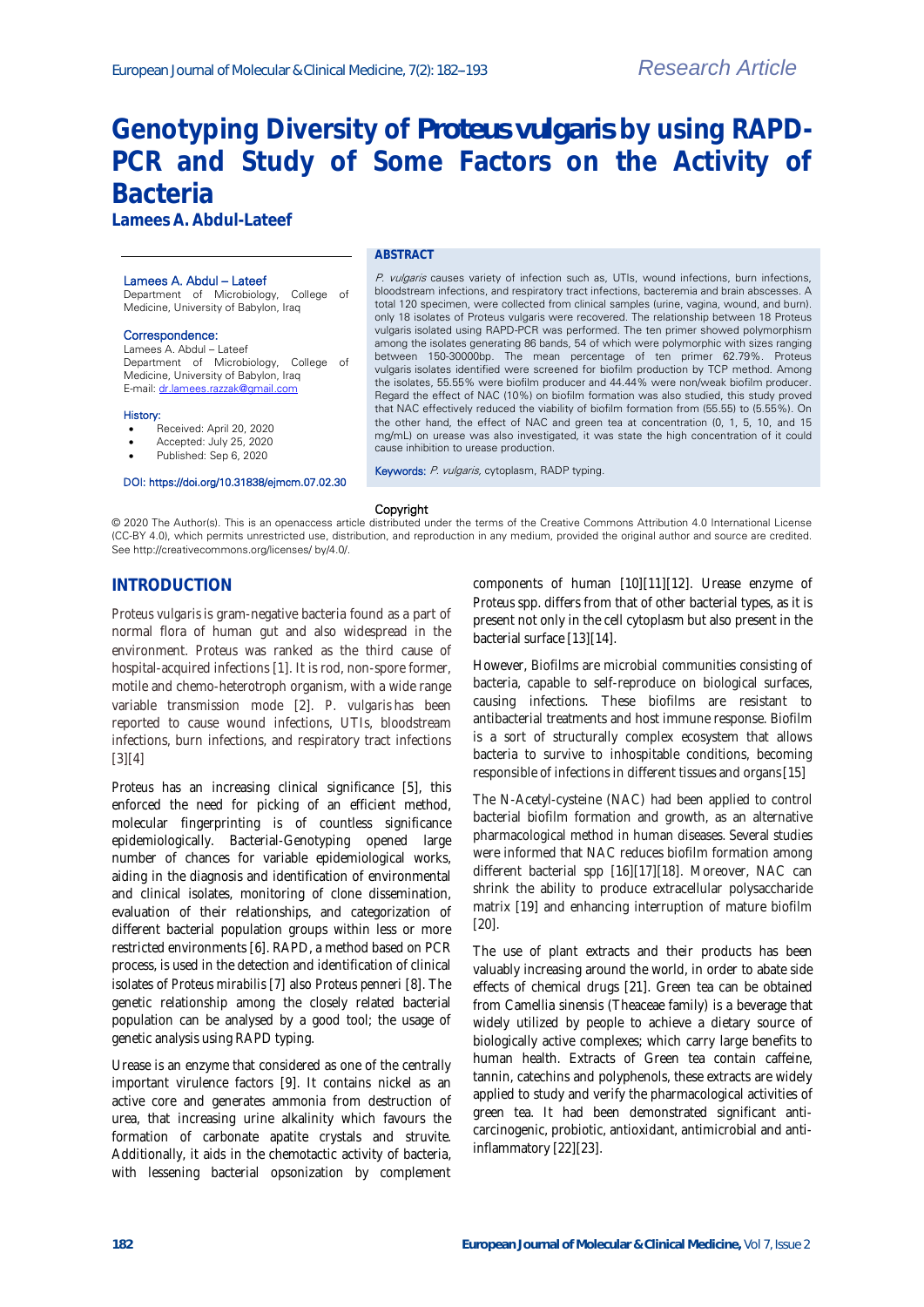## **MATERIAL AND METHODS**

## **Patients**

Out of 120 samples, only eighteen isolates of *Proteus vulgaris* were obtained from different samples includes (urine, vagina, wound and burn) from patients by standard bacteriological methods. All samples were obtained from persons, who admitted to Al-Hilla General Teaching Hospital and Merjan Medical City in Babylon Governorate during a period of three months lasting from (August 2018 to October 2018).

### **Bacterial identification**

The samples has been inoculated on culture media and aerobically incubated at 37°C for 24hr. Then the bacterial

isolates was performed by using automated VITIK-2 compact by using VITEK®2 GN kit.

**DNA extraction from gram-negative bacteria**

DNA extraction was done according to the genomic DNA purification kit (Geneaid, UK)

**Genotyping detection by using RAPD-PCR**

The primers and PCR condition used to amplified genotyping of *Proteus vulgaris* at table (1). PCR reaction 25 µl of contained 2.5 µl RAPD primer, 5 µl DNA, 12.5 µl master mix and 5 µl free nuclease water. The product of PCR was visualized by electrophoresis on 2% agarose

| Table 1: Primers of genotyping of Proteus vulgaris by RAPD-PCR |                           |  |                                   |  |      |  |  |  |  |
|----------------------------------------------------------------|---------------------------|--|-----------------------------------|--|------|--|--|--|--|
| Gene                                                           | Primer sequence           |  | Size (bp) PCR condition Reference |  |      |  |  |  |  |
| OPA <sub>10</sub>                                              | 5' GTGATCGCAG 3' 150-3000 |  |                                   |  |      |  |  |  |  |
| OPA <sub>11</sub>                                              | 5' CAATCGCCGT 3'          |  |                                   |  |      |  |  |  |  |
| OPD <sub>20</sub>                                              | 5' ACCCGGTCAC3'           |  | 92 <sup>°</sup> C 4 min 1x        |  | [24] |  |  |  |  |
| OPX <sub>13</sub>                                              | 5' ACGGGAGCAA 3'          |  | $92^{\circ}$ C 1 min              |  |      |  |  |  |  |
| OPX <sub>15</sub>                                              | 5' CAGACAAGCC 3'          |  | $40^{\circ}$ C 1 min $40x$        |  |      |  |  |  |  |
| OP704                                                          | 5' AGGCTGTGCT 3'          |  | $72^{\circ}$ C 5 min              |  |      |  |  |  |  |
| <b>OP708</b>                                                   | 5' GGGTGGGTAA 3'          |  | $72^{\circ}$ C 5 min 1x           |  |      |  |  |  |  |
| OP710                                                          | 5' CCGACAAACC 3'          |  |                                   |  |      |  |  |  |  |
| OP719                                                          | 5' GTGCGAGCAA 3'          |  |                                   |  |      |  |  |  |  |
| OP720                                                          | 5' ACTTTGGCGG 3'          |  |                                   |  |      |  |  |  |  |
|                                                                |                           |  |                                   |  |      |  |  |  |  |

**Effect of N-acetyl-L-cysteine on biofilm formation**

Biofilm formation was done by tissue plate method described by [25] was considered as standard test for detection of biofilm and classified as described in table (2)

| Table 2: Classification of bacterial adherence by TCP method |            |                          |  |  |  |  |  |
|--------------------------------------------------------------|------------|--------------------------|--|--|--|--|--|
| Mean OD values                                               | Adherence  | <b>Biofilm formation</b> |  |  |  |  |  |
| < 0.120                                                      | Non.       | None / Weak              |  |  |  |  |  |
| $0.120 - 0.240$                                              | Moderately | Moderate                 |  |  |  |  |  |
| > 0.240                                                      | Strong     | High                     |  |  |  |  |  |

However, the same procedure was described in tissue culture method plate was done with modification. N-acetyl-L-cysteine (10%) was added to samples in wells of sterile polystyrene 96 well-flat bottom tissue culture plate, after fixed with sodium acetate for half an hour and all steps done as the same steps that described previously [26].

**Effect of N-acetyl-L-cysteine and green tea on urease assay**

Overnight culture of *P. vulgaris* was diluted 1:1000 in LB containing ampicillin (50 mg/mL) and at 0, 1, 5, 10, and 15 mg/mL and was incubated for 3 h. The bacteria were then induced with urea (0-500mg/ml) and harvested after 3 hr. of additional growth. Induced bacteria were washed twice in phosphate-buffered saline (8g of NaCl, 0.2 g of KCl, 1.44 g of Na<sub>2</sub>HPO<sub>4</sub>, and 0.24 g of  $KH_2PO_4$  per litre (pH 7.4)), the absorbance was read at wave length OD600 [27].

Water extract of green water were prepared by applying 50 gm of commercially used dry green tea in 100 ml of boiled water, then it allowed to cool in order to be used in above procedure to detect its effect on urease activity.

## **RESULTS AND DISCUSSION**

**Detection of genotyping diversity of** *Proteus vulgaris* **isolates from different clinical samples by RAPD-PCR**

\*Molecular diversity of *Proteus vulgaris* isolates by RAPD PCR:

The total of 86 DNA amplified fragments with the ranging of size from 150-3000bp were detected by using ten random primers (OPA-10, OPA-11, OPD-20, OPX-13, OPX-15, OPZ-04, OPZ-08, OPZ-10, OPZ-19, OPZ-20), whereas 54 fragments were polymorphic and other 32 fragments were ideated between the 18 *Proteus vulgaris* isolates as shown in table (3).

The ten primer showed a mean polymorphism of 62.79% where percentage of primes OPA-11 was higher (75%), however primer OPZ-04 display lower percentage with 14.28%.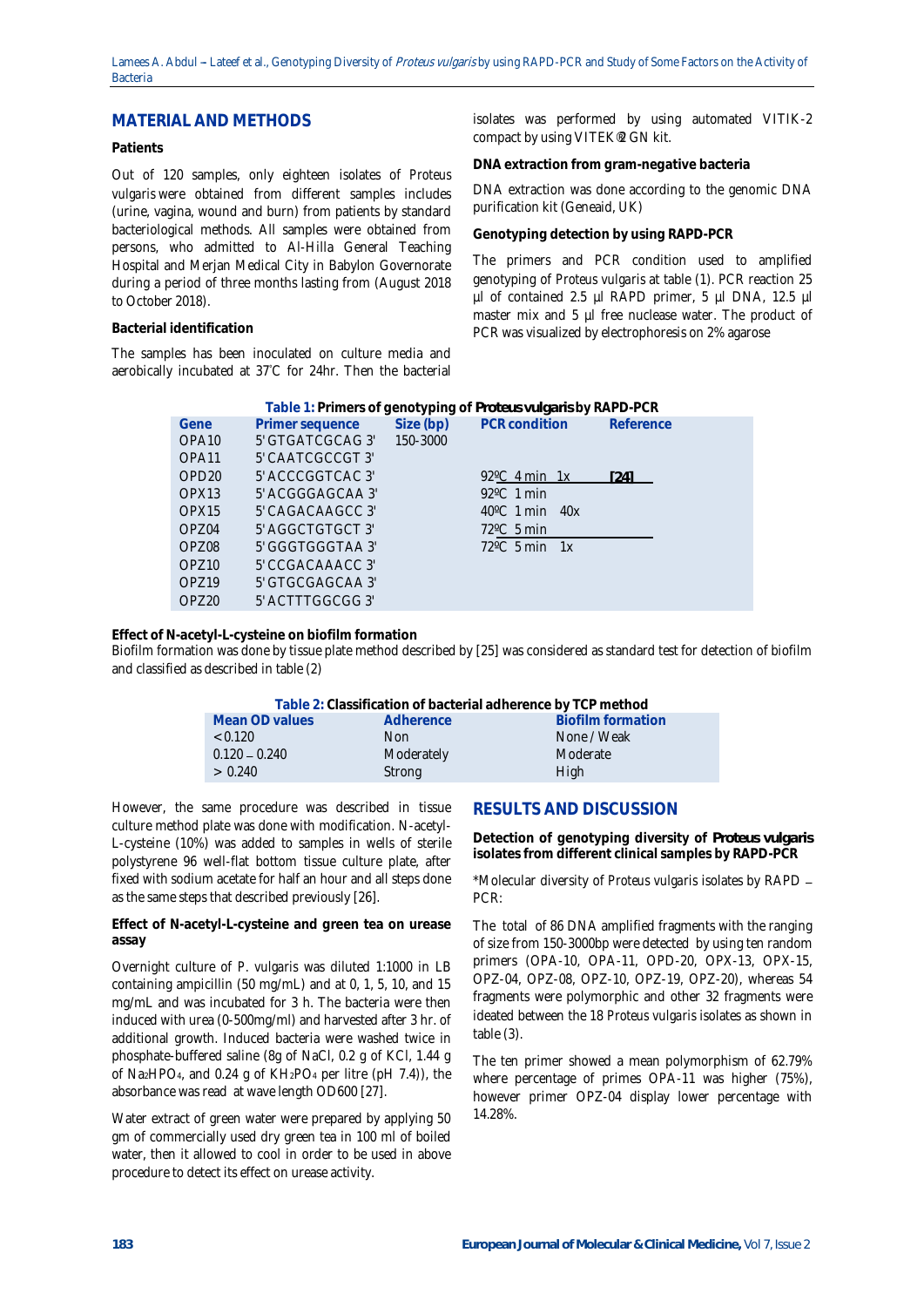Lamees A. Abdul - Lateef et al., Genotyping Diversity of Proteus vulgaris by using RAPD-PCR and Study of Some Factors on the Activity of Bacteria

|     |                   |           |                        |                          | $\checkmark$<br>◡ |
|-----|-------------------|-----------|------------------------|--------------------------|-------------------|
| S/N | Operon            | No.       | amplified<br><b>of</b> | No. of                   | polymorphic       |
|     | code              | fragments |                        | bands                    |                   |
|     | OPA <sub>10</sub> | 5         |                        | 5                        |                   |
| 2   | OPA11             | 12        |                        | 9                        |                   |
| 3   | OPD <sub>20</sub> | 3         |                        | $\overline{\mathcal{L}}$ |                   |
| 4   | OPX <sub>13</sub> | 13        |                        | 9                        |                   |
| 5   | OPX15             | 8         |                        | 3                        |                   |
| 6   | OPZ04             | 7         |                        |                          |                   |
|     | OPZ08             | 10        |                        | 8                        |                   |
| 8   | OPZ <sub>10</sub> | 7         |                        | 5                        |                   |
| 9   | OPZ <sub>19</sub> | 14        |                        | 7                        |                   |
| 10  | OPZ <sub>20</sub> | 7         |                        | 5                        |                   |
|     |                   |           |                        |                          |                   |
|     | <b>TOTAL</b>      | 86        |                        | 54                       |                   |
|     |                   |           |                        |                          |                   |

**Table 3: primers reveled the genetic discriminations between** *Proteus vulgaris* **isolates by using PCR -RAPD**

Primer (OPA10) revealed 5 fragments, five fragments were polymorphic with ranging size from 250 to 1500 bp as shown in fig (1). The number of fragments of bacterial isolates was variable in their fragments in a decrease from 5

to 1. Two isolates (16, 11) were seen the highest with 5 fragments, followed by isolate 1 with 4 fragments while isolate number 12 revealed two fragments. While the isolate number (7) was shown one fragment.



**Figure 1: RAPD fingerprinting of 18** *P. vulgaris* **isolates obtained by** *OPA-10* **RAPD primer. Lane M: ladder 100- 3000. 1, 7, 11, 12, 16 were positive for** *OPA-10* **gene. 1-4: no. of isolates from wound, 5-8: no. of isolates from burn, 9-11: no. of isolates from vagina, 12-18: no. of isolates from urine**

Primer (OPA-11) display 12 fragments, nine of polymorphic with size ranging from 270 to 2500bp as shown in fig. (2). The no. of fragments of the isolates were divers. The isolate

no. (1) has 9 fragments, however, the no. of fragments were decreased until reach six fragments in isolate no. (15) and five fragments in isolate no.(8)



**Figure 2: RAPD fingerprinting of 18** *P. vulgaris* **isolates obtained by** *OPA-10* **primer. Lane M: ladder 100-3000. Only 1, 8, 15 were positive for** *OPA-10* **gene. 1-4: no. of isolates from wound, 5-8: no. of isolates from burn, 9-11: no. of isolates from vagina, 12-18: no. of isolates from urine**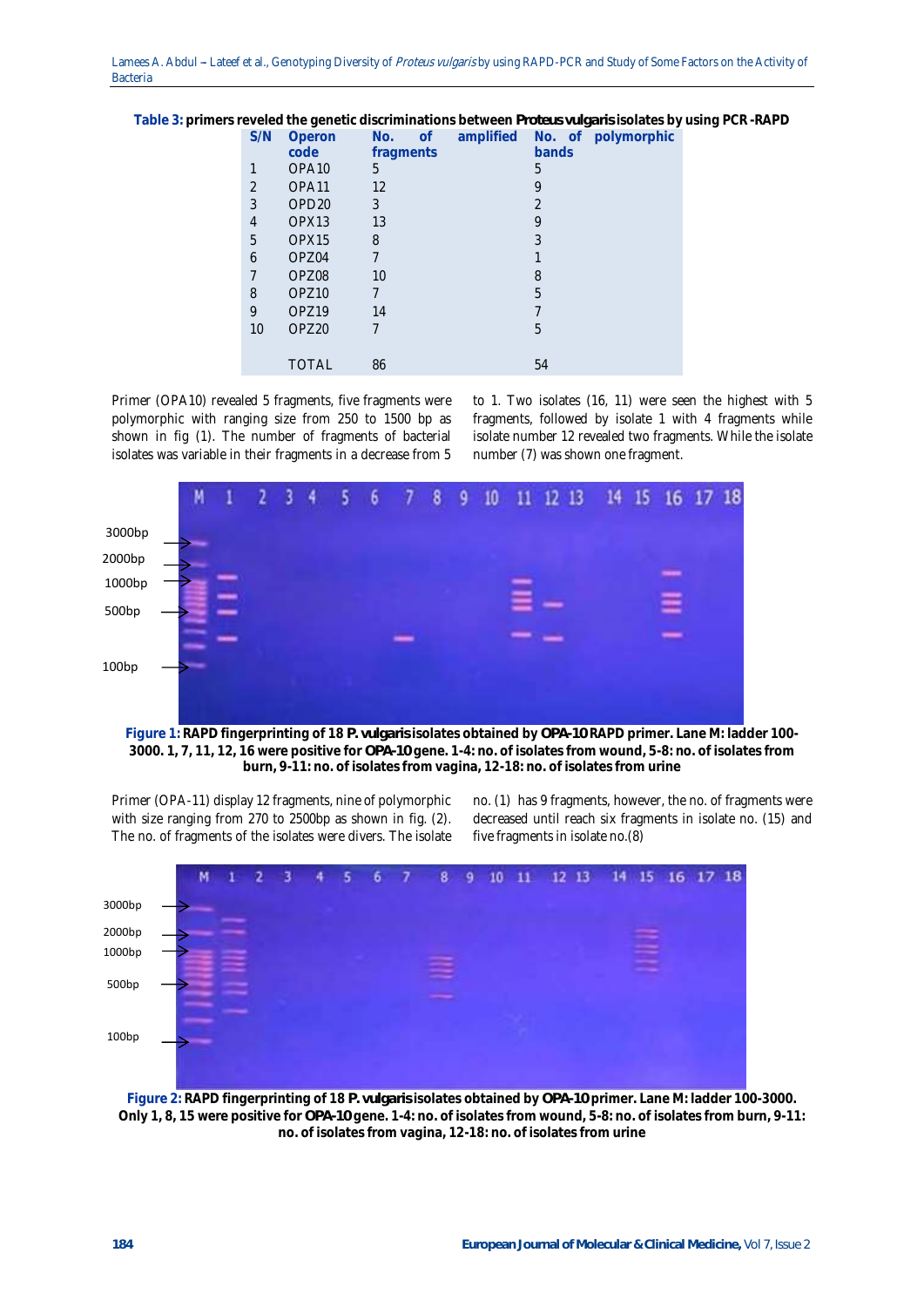Primer (OPD-20) revealed 3 fragments, 2 fragments of polymorphic with size ranging from 150 to 1800bp as shown in fig (3). The number of fragments of isolates were variable in their fragments in decreasing in fragment from 2 to 1.

Five isolates no. (2, 5, 8, 9, and 14) have two fragments. However, the isolates (2 and 5) and isolates (8 and 9) with similar fragment size. While the isolates no. (18) has only one fragment.



**Figure 3: RAPD fingerprinting of 18** *P. vulgaris* **isolates obtained by** *OPD-20* **primer. Lane M: ladder 100-3000. 2, 5, 8, 9, 14, 18 were positive for** *opw-10* **gene. 1-4: no. of isolates from wound, 5-8: no. of isolates from burn, 9-11: no. of isolates from vagina, 12-18: no. of isolates from urine**

Primer (OPX-13) revealed 13 fragments, nine fragments of polymorphic with size ranging from 250 to 3000 bp as shown in fig. (4). Two isolates no. (12 and 13) show the high no. of fragment reach to 9 fragments, followed by isolate (7)

with 3 fragments, while isolate (8) with two fragment and isolate (15) with 1 fragment. However, 12 and 13 isolates were similar in fragment sizes.



**Figure 4: RAPD fingerprinting of 18** *P. vulgaris* **isolates obtained by** *OPX-13* **primer. Lane M: ladder 100-3000. 2, 7, 8, 12, 13, 15 were positive for** *OPX-13* **gene. 1-4: no. of isolates from wound, 5-8: no. of isolates from burn, 9-11: no. of isolates from vagina, 12-18: no. of isolates from urine**

Primer (OPX*-*15) revealed 8 fragments, 3 fragment of polymorphic with ranging of size from 150 to 1800 as shown in fig (5). The no. of fragments were descending from 3 to 1.

four isolates (2, 5, 8 and 14) show the 3 fragments, followed by isolate 9 with two fragments while isolate 18 revealed one fragment.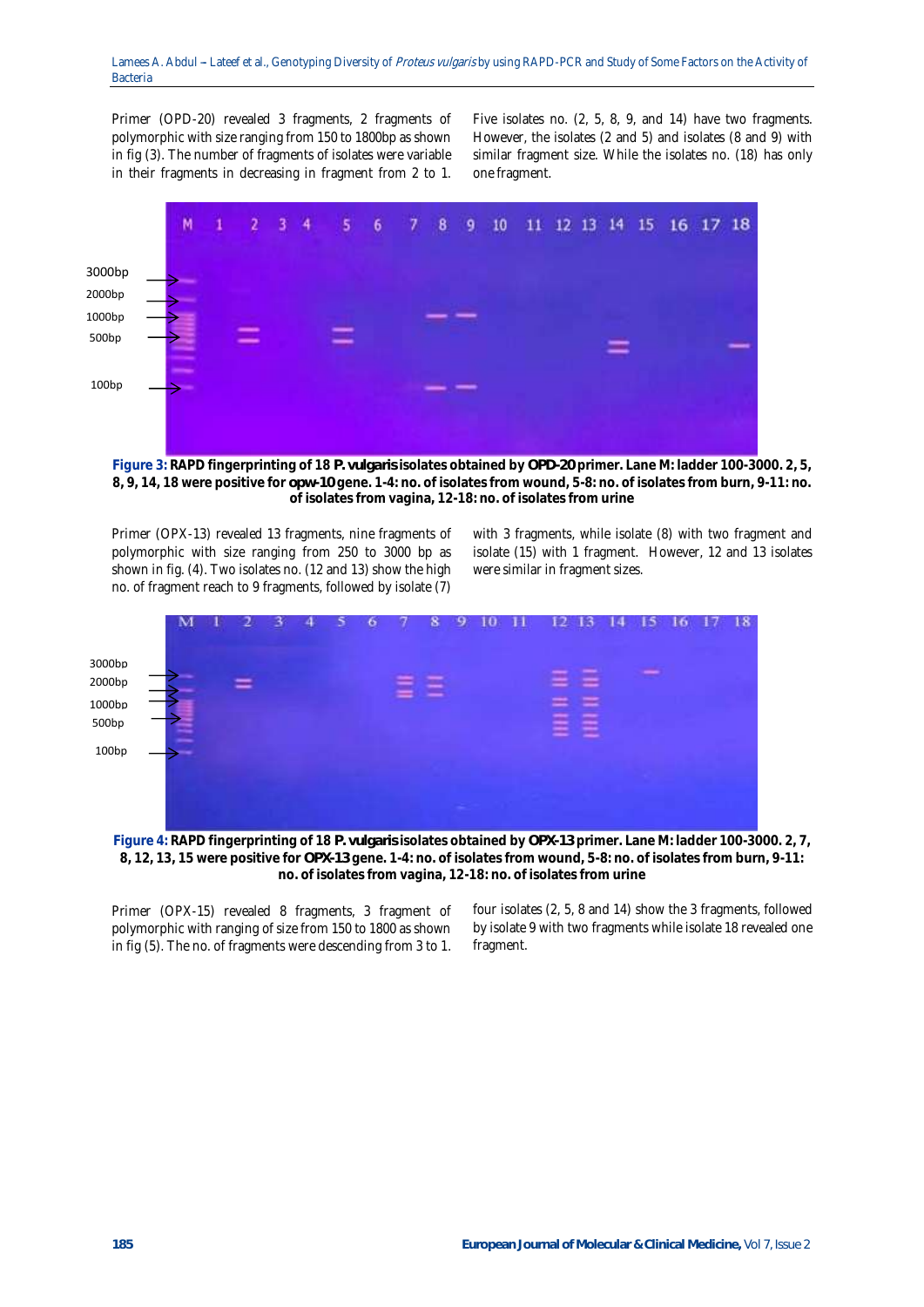Lamees A. Abdul - Lateef et al., Genotyping Diversity of Proteus vulgaris by using RAPD-PCR and Study of Some Factors on the Activity of Bacteria



**Figure 5: RAPD fingerprinting of 18** *P. vulgaris* **isolates obtained by** *OPX-15* **primer. Lane M: ladder 100-3000. 2, 5, 8, 9, 14, 18: were positive for** *OPX-15* **gene. 1-4: no. of isolates from wound, 5-8: no. of isolates from burn, 9-11: no. of isolates from vagina, 12-18: no. of isolates from urine**

Primer (OPZ-04*)* revealed 7 fragments, 1 fragment of polymorphic with ranging of size from 300 to 900 bp as shown in fig (6). The fragment size varied between isolates. However the four isolates (2, 3, 9, and 12) revealed only one fragment



**Figure 6: RAPD fingerprinting of 18** *P. vulgaris* **isolates obtained by** *OPZ-04* **primer. Lane M: ladder 100-3000. 2, 3, 9, 12 were positive for** *OPZ-04* **gene. 1-4: no. of isolates from wound, 5-8: no. of isolates from burn, 9-11: no. of isolates from vagina, 12-18: no. of isolates from urine**

Primer (OPZ-08) revealed 10 fragments, 8 fragment of polymorphic with ranging of size from 200 to 3000 bp as shown in fig. (7). The number of fragments of isolates were variable. The no. of fragments in isolates was descending from 8 to 1. One isolate number (17) show high no. of fragment reach to 8 fragments, the isolates (1,16 and 18) has

6 fragments while isolates (3,7) show five fragments. The others isolates reveled descending in no. of fragment until reach 4 fragments in isolates (2,4,6 and 11) **.**while 3 fragment in isolate 15 and one fragment in isolates (8 and 13)**.**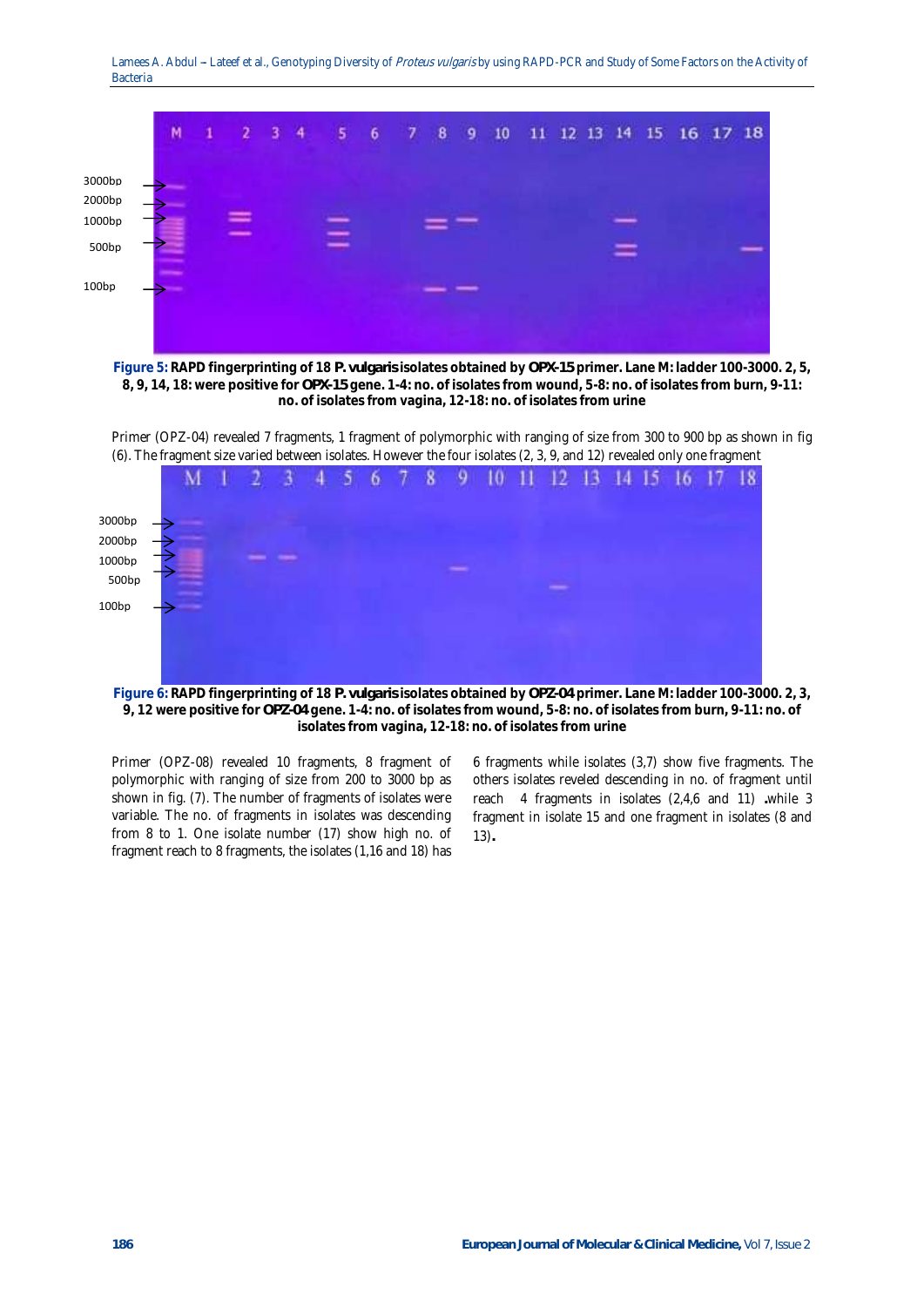

**Figure 7: RAPD fingerprinting of 18** *P. vulgaris* **isolates obtained by** *OPX-08* **primer. Lane M: ladder 100-3000. 1-4, 6-8, 11, 13, 15-18 were positive for** *OPX-08* **gene. 1-4: no. of isolates from wound, 5-8: no. of isolates from burn, 9- 11: no. of isolates from vagina, 12-18: no. of isolates from urine**

Primer (OPZ-10) revealed 7 fragments, five fragments of polymorphic with ranging of size from 200 to 2800 bp as shown in Fig (8).Two isolates (15 and 18) show the high no. of fragment reach to five fragments, while the isolates no. (7,

8, and 10) has four fragments, the number of fragments decreased until reach to one fragment in isolates (1, 6, and 17).



**Figure 8: RAPD fingerprinting of 18** *P. vulgaris* **isolates obtained by** *OPZ-10* **RAPD. Lane M: ladder 100-3000. 1, 6- 8, 10, 13, 15, 17, 18 were positive for** *OPZ-10 gene.* **1-4: no. of isolates from wound, 5-8: no. of isolates from burn, 9-11: no. of isolates from vagina, 12-18: no. of isolates from urine**

Primer (OPZ-19) revealed 14 fragments, 7 fragments of polymorphic with range of sizes from 200 to 2700 bp as shown in Fig (9). The numbers of fragments of the isolates various greatly. Two isolates 17 and 18 showed the high fragments with (7), followed by isolates 16 with 6 fragments while isolates (1, 3) with 4 fragments. Also isolates (5, 6, 12, 13) with 3 fragments .The remaining isolates (4, 9, and 15) contained only one fragment.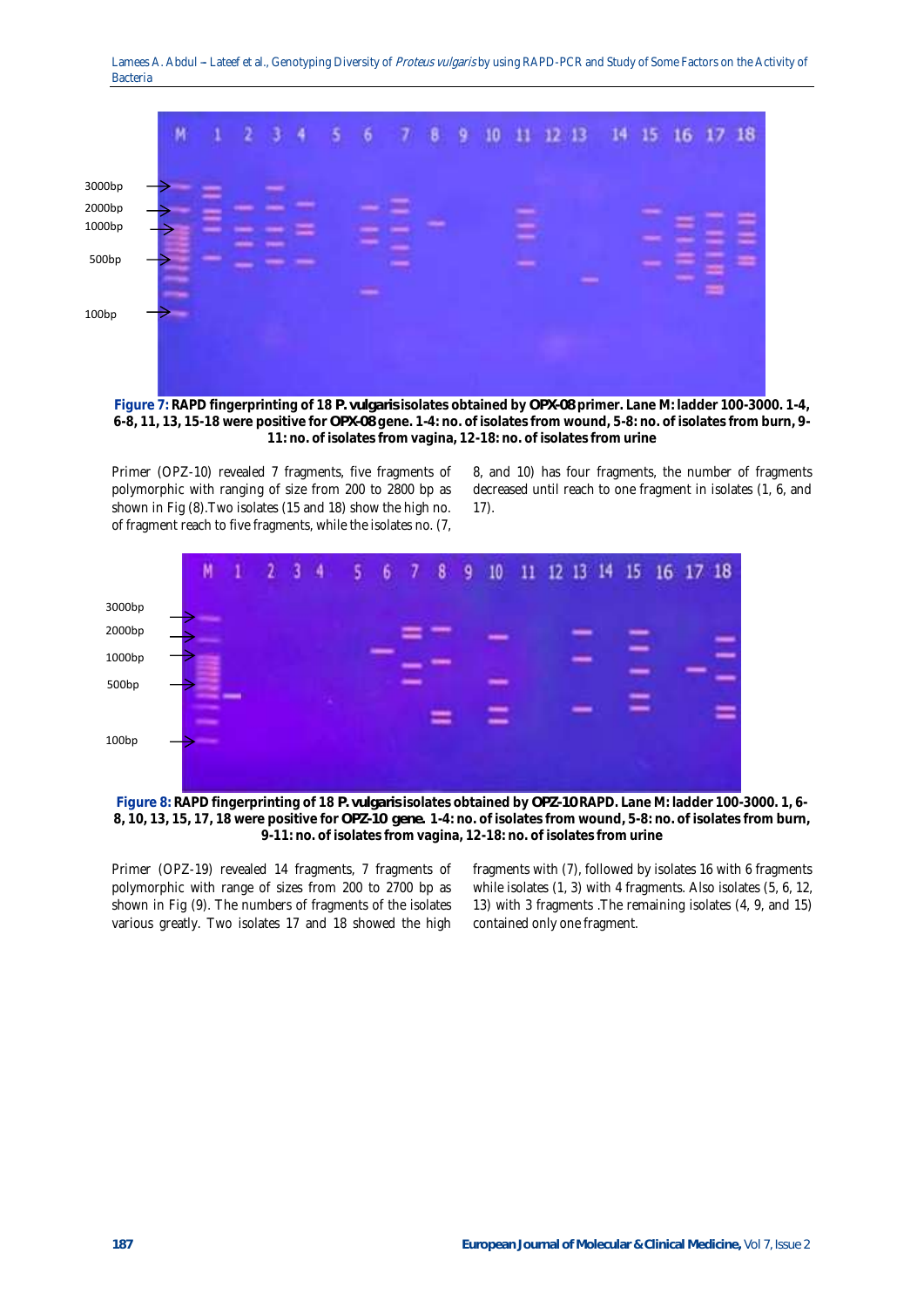

**Figure 9: RAPD fingerprinting of 18** *P. vulgaris* **isolates obtained by** *OPZ-19* **primer. Lane M: ladder 100-3000. 1, 3- 7, 12, 13, 14, 15-18. Positive for** *OPZ-19* **gene. 1-4: no. of isolates from wound, 5-8: no. of isolates from burn, 9-11: no. of isolates from vagina, 12-18: no. of isolates from urine**

Primer (OPZ-20) revealed 7 fragments, five fragments of polymorphic with ranging of sizes from 200 to 2000 bp as shown in fig (10). The no. of fragments in isolates was

decreased from 5 to 3. Two isolates (16 and 17) show the high no. of fragments reach to five fragments, while isolate (6) with four fragment, and isolate (2) with three fragments.



**Figure10: RAPD fingerprinting of 18** *P. vulgaris* **isolates obtained by** *OPZ-20* **primer. Lane M: ladder 100-3000. 2, 6, 16, 17. Positive for** *OPZ-20* **gene. 1-4: no. of isolates from wound, 5-8: no. of isolates from burn, 9-11: no. of isolates from vagina, 12-18: no. of isolates from urine**

\*Genetic similarity of *P. vulgaris* isolates by RAPD analysis: The genetic similarity between isolates of *P. vulgaris* was done using PAST 3 as shown in fig (11).

Based on the RAPD-PCR dendrogram, there well distinguishable fingerprint pattern in all isolates. All *P. vulgaris* isolates except (Pv 9 vagina) were related at least (8%) similarity. The dendrogram analysis showed that the *P. vulgaris* isolates distributed into two clusters

The first cluster include one isolate (Pv 9 vagina) while the second cluster include 17 isolates. However, second cluster divide the (17) bacterial isolates into 2 sub-cluster, while the first sub cluster contain (15) isolates one of them contain isolate (Pv 13 urine) and the second sub-cluster contain (14) isolates and sub sequent divided the sub-cluster into two branches. The first branch contained 6 isolates, these branch contained two sub branches, one contained one isolate (Pv 8 burn). While, the second was more divided into two subbranches. The first sub-branch contained isolates (Pv 10 vagina) and (Pv 12 urine) with similarity (43%) and the

second sub-branch contained three isolates one isolate (Pv 15 urine) and the two isolates (Pv 2 wound) and (Pv 3 wound) with similarity (40%).

Besides, the second branch contain (8) bacterial isolates and divided into 2 sub-branches. The first sub-branch contain four bacterial isolates among which the isolates (Pv 7 burn) and (Pv 16 urine) reveled similarity (45%) and the isolates (Pv 11 vagina) and (Pv 1 wound) show similarity (53%). On the other hand, the second sub- branch contained four isolates (Pv 6 burn, Pv17 urine, Pv 18 urine, and Pv 4 wound) among which the isolates (Pv17 urine) and (Pv18 urine) with similarity (49%). However, the second subcluster contained two isolates (Pv 14 urin) and (Pv 5 burn) with similarity (10%). The similarity between deferent isolates like vagina and stool, urine and wound because nosocomial infection that taken from hospital patient .

By using RAPD primers, the isolate 11 showed the high similarity with isolate 1 (53%), followed by isolates 7 and 16 with similarity (45%), However, isolate 9 showed the lowest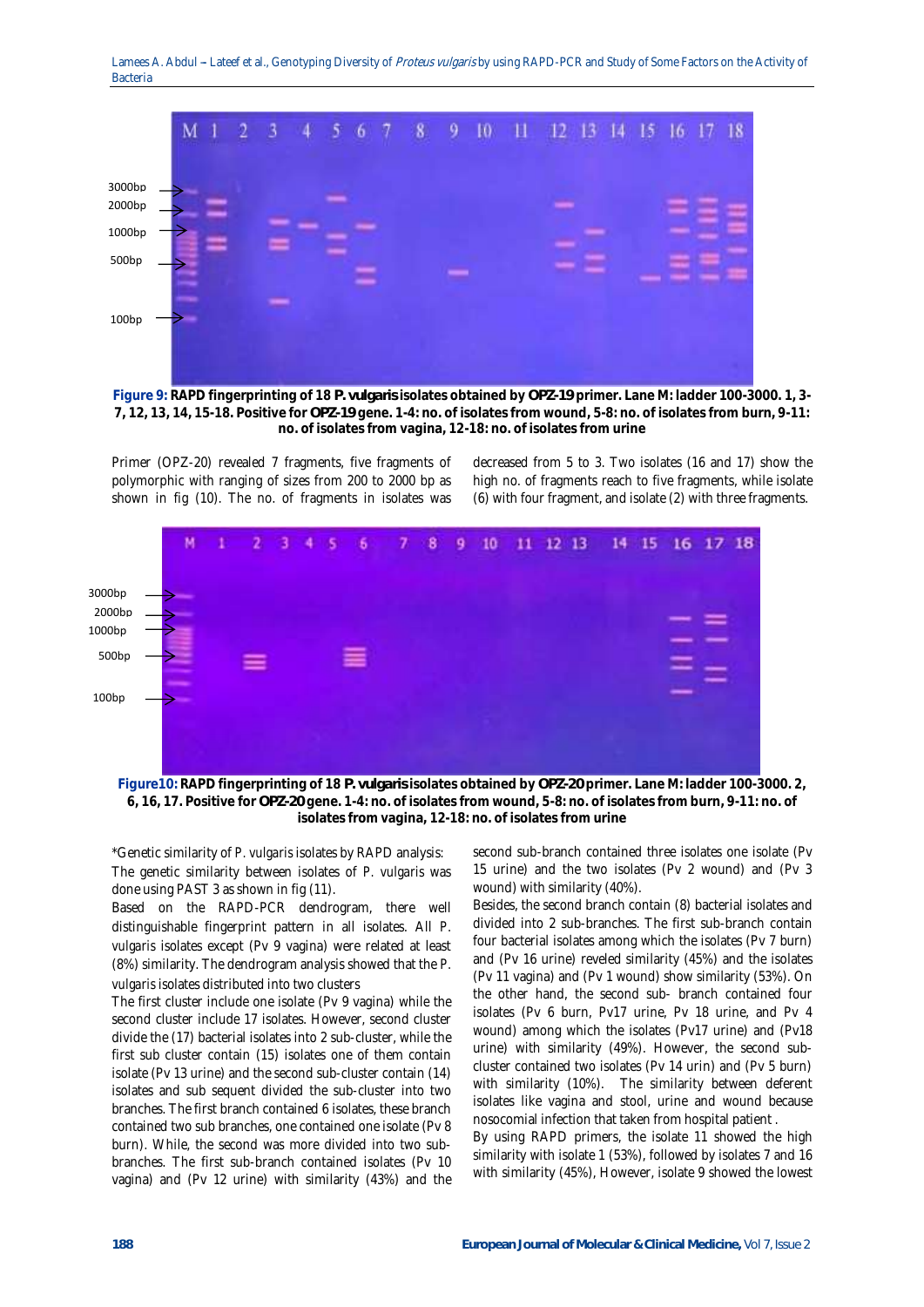similarity (8%). Moreover, the other isolated revealed intermediate percentages of similarity in between the lowest and highest percentage. It was found that most of isolates revealed low percentages of similarity and this assured the

differences in the genetic backgrounds among 18 *P. vulgaris* clinical isolates under the present study.



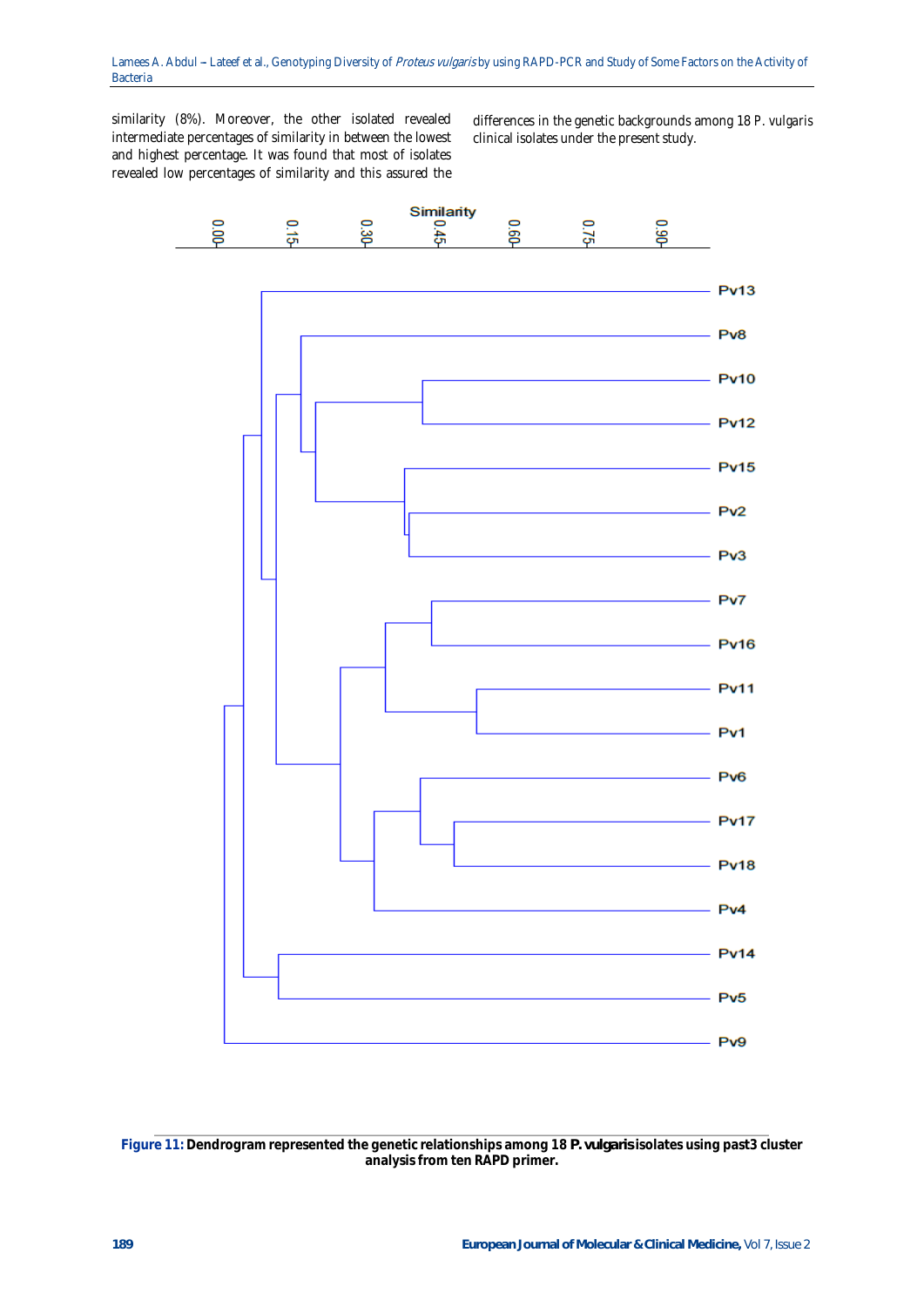In this study, ten primers of RAPD-PCR revealed polymorphisms among *P. vulgaris* collected from different medical samples, either in the variable genetic similarities of each isolate with the others or in the occurrence of amplified fragments. The low and narrow variations because of the structure of the 10-mer primers RAPD and the genomic structure of the *P. vulgaris* species. The variation of genetic similarities values of the 18 isolates with other obviously showed the divergent genetic backgrounds of these isolates with their DNA polymorphisms patterns. Results of the present work revealed that the 18 isolates were different genetically. Additionally, primers (*OPA11)* and (*OPA-13*) exhibited high polymorphisms. [24] were displayed polymorphisms amongst 29 different isolates of *P. mirablis* from Brazil generating 86 bands, 51 of which were polymorphic. It was suggested that the polymorphisms between isolates due to that bio-typing often lacks power of discrimination because of variations and random mutations in gene expression that can modify biologic properties of bacteria.

The current study on RAPD analysis revealed that, there were some bands which are common in all the samples and some were not evident. In the present study, we have found that the genetic diversity in *P. vulgaris* depend on occurrence of mutants and source of isolation. DNA bands patterns to have a practical meaning in the areas of population biology, epidemiology and medicine, specific DNA bands should be allied to mutation, virulence genes and host origins.

However, the data in the present study confirm the wide genotypic diversity of *P. vulgaris* from various clinical samples. It is to note that, there was no correlation between the observed strain variability and the sample from which the isolates originated.

Although, the isolates located in the same cluster are isolated from different source but the results of RAPD give one important evidence on the closed relative of these isolates.

So, the present study reveals that, *P. vulgaris* is not specific for infections. This clearly shows that, one can't use the same drug for a particular infection caused by *P. vulgaris*  because of their variation in DNA polymorphism. Therefore further study on antibiotic sensitivity and sequence analysis would help to devise and prescribe a better drug for the future.

The application of PCR based RAPD primers has been played a major tool in finding out the relationship between the various species of microorganisms [28]. The profile of amplification products depends on the combination between template and primer and is reproducible for any given combination.

It has been observed that bacterial isolates of interest have not only the same identity, but also high genetic similarities, even when isolated from different source

## **Effect of N-acetyl-cysteine on biofilm formation**

Bacteria that are fixed inside a biofilm show strong tolerance to antibiotics and resistance to the immune system have a relative to planktonic bacteria [29]. The ability to form biofilm promotes the development and chronicity of infections. In order to study attachment and colonization of bacteria, a various of methods, direct and indirect have been developed, the micro-titer plate assay (biofilm assay) is the most used techniques for formation of biofilm. The results for production biofilm of *P. vulgaris* show that different potential capacity to form biofilm, P. vulgaris was found biofilm about 8(44.44%) are strong former and the 2(11.11%) are mild former and 8(44.44%) in weak former of biofilm formation, as showed in Table (3).

|       |                            | Table 3: biofilm formation by P. vulgaris |                |        |     |         |
|-------|----------------------------|-------------------------------------------|----------------|--------|-----|---------|
|       | Bacterial isolates Biofilm |                                           |                |        | nf. | biofilm |
| (no.) |                            | strong moderate weak formation            |                |        |     |         |
| 18    |                            |                                           | 8 <sup>2</sup> | 55.55% |     |         |

The result of this study was correlated with result obtained by [30] were found that *P. vulgaris* was able to produce biofilm at 42.59%. also this study correlated with other similar study done by [31] who reported 43% of isolates as non/weak biofilm producers and 57% as biofilm producers. According to the data obtained in this study, the presence of strong or moderate biofilm will confer bacteria to adhere strongly to the site of infection. However, weak positive may express the bacteria may be under stress condition or the growth is weak that made the biofilm weak or cannot be produced.

On the other hand, the effect of NAC on biofilm formation was studied; it was found that, the production biofilm of *P. vulgaris* show different potential capacity to form biofilm after added N-acetyl-cysteine (10%), the result of this study demonstrated effecting, reduce the viability of biofilm formation. The biofilm formation was reduced as moderate to (5.55%), weak (94.44%) and no strong. the result was demonstrated that the biofilm production altered from (55.55%) to (5.55%) as showed in table(4).The result of biofilm formation in present study indicate a reduced production of biofilm in *P. vulgaris* when addition or treated with NAC.

| Table 4: Effect of NAC on biofilm formation |
|---------------------------------------------|
|---------------------------------------------|

| Bacterial isolates Biofilm |                                |  | % of biofilm |
|----------------------------|--------------------------------|--|--------------|
| (no.)                      | strong moderate Weak formation |  |              |
| - 18                       | $1 \t 1 \t 5.55\%$             |  |              |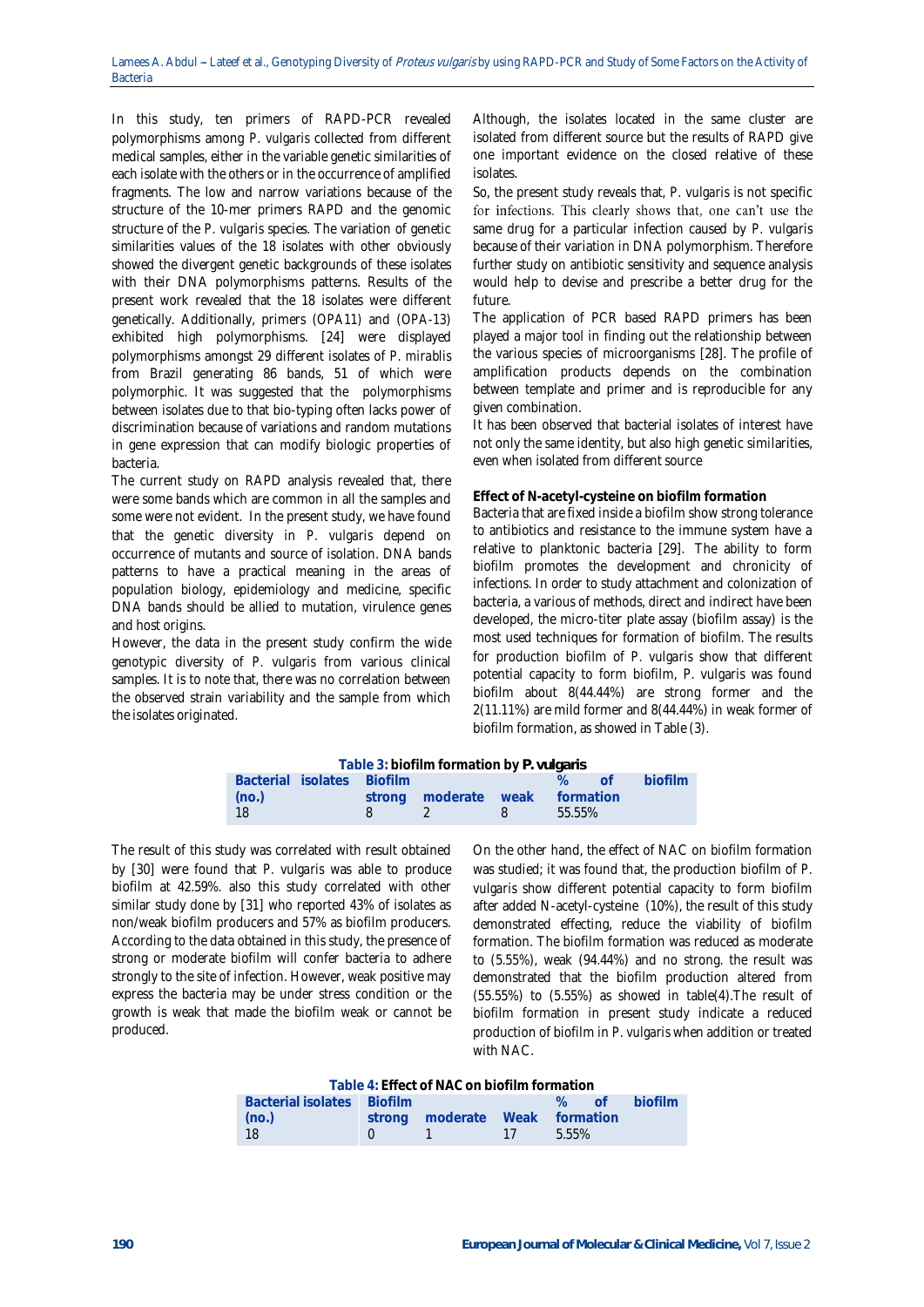N-acetyl-cysteine is generally non-toxic and can be tolerated at high doses, with a high favourable risk-to-benefit ratio with a reduced rate of adverse events [32]. Several studies have been shown that N-acetyl-cysteine reduces extracellular polysaccharide matrix production and inhibits adhesion of bacteria, decreases formation of biofilm, disrupt mature biofilm and the cell viability of a variety of Gram+ve and Gram-ve bacteria [33][34].

The activity of N-acetyl-cysteine in promoting dispersal of preformed biofilms could be related either to a direct effect of NAC in affecting biofilm matrix architecture or to perturbation of microbial physiology [35][36]. Also, Nacetyl-cysteine plays a role in biofilm destruction due to its mucolytic properties [37][35] by cleaving di-sulphide bonds which crosslink glycoproteins. The inhibition biofilm ability of *P. vulgaris* will ease the treatment of bacteria and decrease its virulence

**Effect of NAC and green tea on urease activity**

It has been observed that increase NAC concentration result in decreased urease expression as shown in fig (12). So this results is identical to result obtained by [38] have demonstrate that NAC exhibits the effect against *Proteus* inhibiting the activity of urease.



**Figure 12: Effect of NAC on urease**

On the other hand, the results were demonstrate that increase green tae concentration lead to inhibits the activity of ureasebacterially produced enzyme as shown in fig(13). The results shown NAC is more effective on urease than green tea.



**Figure 13: Effect of green tea on urease**

Specific compounds that inhibition of can give a precious addition for the treatment of bacterial infectious diseases

due to urease-producing bacteria. Although several inhibitors of the urease enzyme is safe, more effective and it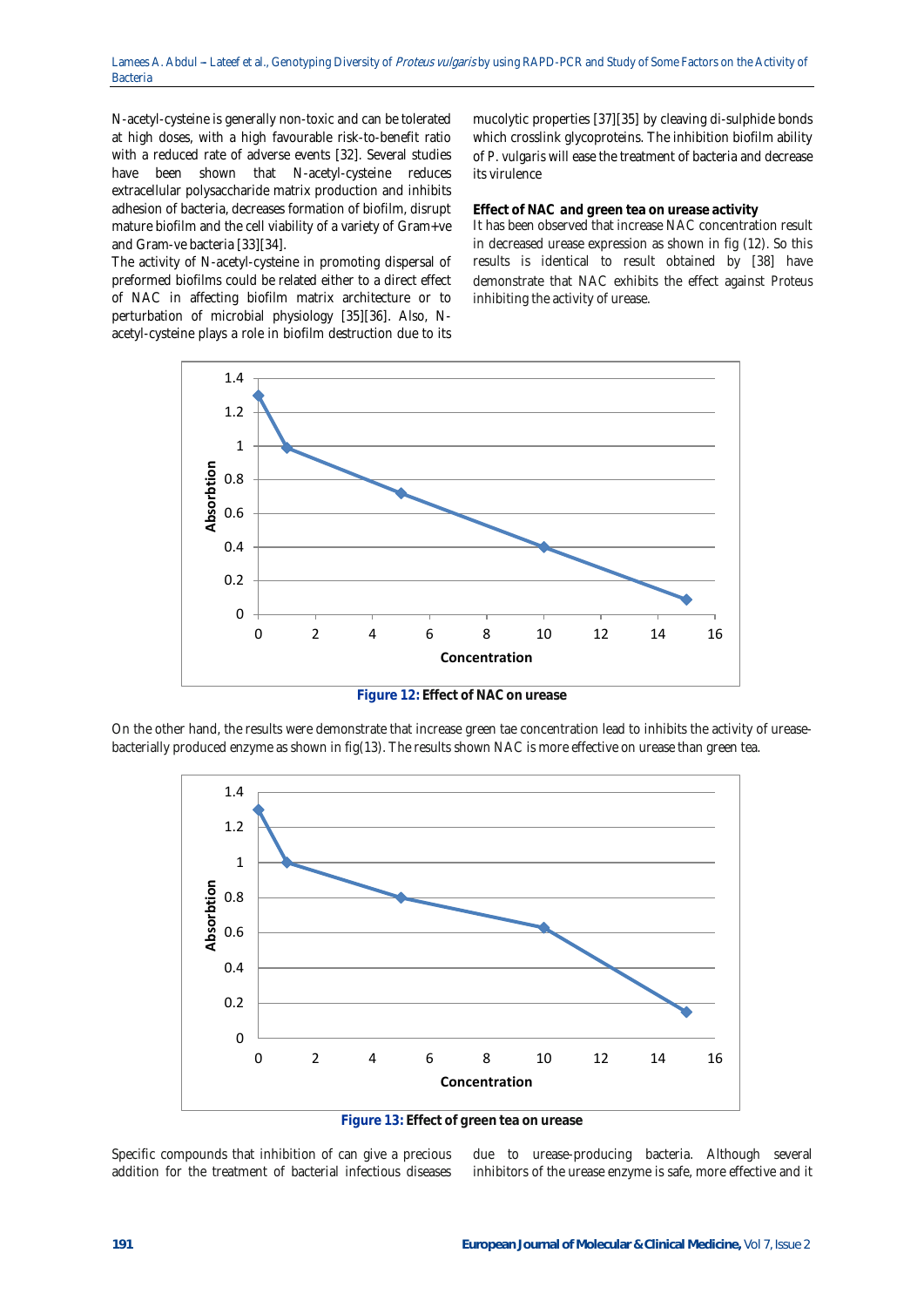considered important to regulate infections result from bacteria produce urease [39].

The N-acetyl-cysteine had the ability to inhibit production of urease. Based on the previous result, it was found the urease was inhibited by thiol compound present in N-acetylcysteine [13][40]. The present study was done by using Nacetyl-cysteine due to the presence of thiol compound in Nacetyl-cysteine which may effect on the activity of urease.

On the other hand, an aqueous extract of green tea leaves provides a good source of active beneficial materials which are advantageous to human [41]. Green tea is non toxic, safe and having no side effects after use. [42]

Urease activity from *Proteus vulgaris* was inhibited by increasing concentration of green tea. These results were suggested that inhibitors used in inhibition of urease may be beneficial for the treatment of bacterial infectious diseases.

# **CONCLUSION**

Genotype of *P. vulgaris* by using RABD-PCR technique from different sample shown *P. vulgaris* strain are not specific for infection. NAC has the ability for the inhibition of biofilm formation by *P. vulgaris*. On the other hand, NAC and green tea showed varying inhibitor activity against urease enzyme

# **CONFLICT OF INTEREST**

None

# **REFERENCES**

- 1. Bahashwan SA, El Shafey HM. Antimicrobial resistance patterns of Proteus isolates from clinical specimens. ESJ 2013; 9: 188-202.
- 2. Herter CA, Broeck CT A biochemical study of Proteus vulgaris Hauser. J Biol Chem 1911; 9: 491-511.
- 3. Kim BN, Kim NJ, Kim MN, Kim YS, Woo JH, Ryu J. Bacteraemia due to tribe Proteeae: a review of 132 cases during a decade (1991-2000). J Infect Dis. 2003;35: 98-103
- 4. Armbruster CE, Prenovost K, Mobley HLT, Mody L. How Often Do Clinically Diagnosed Catheter-Associated Urinary Tract Infections in Nursing Home Residents Meet Standardized Criteria? J Am Geriatr Soc. 2016 doi: 10.1111/jgs.14533.
- 5. Armbruster CE, Smith SN, Johnson AO, DeOrnellas V, Eaton KA, Yep A, Mody L, Wu W, Mobley HLT. The Pathogenic Potential of Proteus mirabilis is Enhanced by Other Uropathogens During Polymicrobial Urinary Tract Infection. Infection and Immunity. 2017;85:e00808 00816.
- 6. Adeolu M, Alnajar S, Naushad S, Gupta SR. Genomebased phylogeny and taxonomy of the 'Enterobacteriales': proposal for Enterobacterales ord. nov. divided into the families Enterobacteriaceae, Erwiniaceae fam. nov., Pectobacteriaceae fam. nov., Yersiniaceae fam. nov., Hafniaceae fam. nov., Morganellaceae fam. nov., and Budviciaceae fam. nov. International Journal of Systematic and Evolutionary Microbiology. 2016:66:5575-5599.
- 7. Bingen E., Boissinot C., Desjardins P., et al. Arbitray primed polymerase chain reaction provides rapid differentiation of *Proteus mirabilis* isolates from pediatric hospital. J Clin Microbiol **1993**;31:1055-9.
- 8. Hoffmann G., Gajdos G., Czako M., et al. Diversity among clinical isolates of *Proteus penneri* detected by random amplified polymorphic DNA analysis. Zentbl Bakteriol **1998**;288:351-60
- 9. Prywer J, Olszynski M. Bacterially Induced Formation of Infectious Urinary Stones: Recent Developments and Future Challenges. Curr Med Chem. 2017;24:292-311.
- 10. Nakamura H, Yoshiyama H, Takeuchi H *et al* . Urease plays an important role in the chemotactic motility of Helicobacter pylori in a viscous environment. Infect Immun 1998; 66:4832
- 11. Rokita E, Makristathis A, Presterl E *et al* . Helicobacter pylori urease significantly reduces opsonization by human complement. J Infect Dis 1998; 178:1521-1525
- 12. Torzewska A, Rozalski A. Various intensity of Proteus mirabilis-induced crystallization resulting from the changes in the mineral composition of urine. Acta Biochim Pol. 2015;62:127-132.
- 13. Mobley, H.L.T., Island, M.D. and Hausinger, R.P. Molecular biology of microbial ureases. Microbiol Rev 1995; 59, 451-480
- 14. Hawtin PR, Stacey AR, Newell DG. Investigation of the structure and localization of the urease of Helicobacter pylori using monoclonal antibodies. J Gen Microbiol 1990; 136:1995-2000
- 15. Cammarota G, Branca G, Ardito F, Sanguinetti M, Ianiro G, Cianci R, Torelli R, Masala G, Gasbarrini A, Fadda G, Landolfi R, Gasbarrini G. Biofilm demolition and antibiotic treatment to eradicate resistant Helicobacter pylori: a clinical trial. Clin Gastroenterol Hepatol 2010; 8: 817-820
- 16. Silveira Lf, Baca P, Arias-Moliz Mt, Rodríguezarchilla A, Ferrer-Luque CM. Antimicrobial activity of alexidine alone and associated with N-acetylcysteine against Enterococcus faecalis biofilm. Int J Oral Sci 2013; 5: 146-149.
- 17. Leite B, Gomes F, Teixeira P, Souza C, Pizzolitto E, Oliveira R. Combined effect of linezolid and Nacetylcysteine against Staphylococcus epidermidis biofilms. Enferm Infecc Microbiol Clin 2013; 31: 655- 659.
- 18. Drago L, De Vecchi E, Mattina R, Romanò CL. Activity of N-acetyl-L-cysteine against biofilm of Staphylococcus aureus and Pseudomonas aeruginosa on orthopedic prosthetic materials. Int J Artif Organs 2013; 36: 39-46.
- 19. Olofsson AC, Hermansson M, Elwing H. N-acetyl- Lcysteine affects growth, extracellular polysaccharide production, and bacterial biofilm formation on solid surfaces. Appl Environ Microbiol 2003; 69: 4814-4822
- 20. Mohsen A, Gomaa A, Mohamed F et al. Antibacterial, anti-biofilm activity of some non-steroidal anti-Inflammatory drugs and N-acetyl cysteine against some biofilm producing uropathogens. Am J Epidemiol Infect Dis 2015;3:1-9